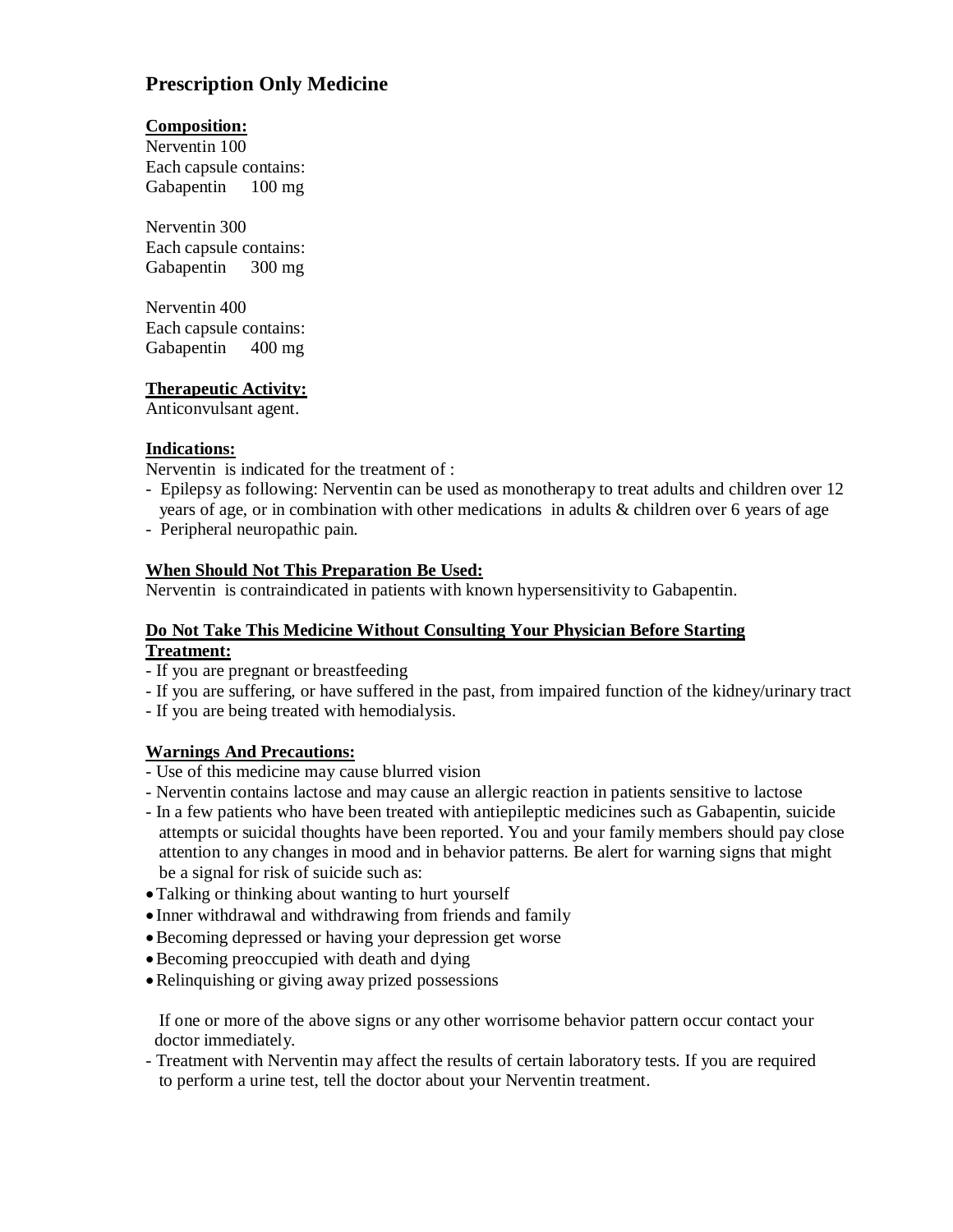#### **Side Effects:**

In addition to the desired effects of Nerventin, some side effects may occur during the course of treatment such as:

**Very common side effects:** Viral infection, somnolence, vertigo, lack of coordination, fatigue, fever, peripheral edema.

**Common side effects:** Pneumonia, respiratory tract infections, urinary tract infections, ear infections or infections of another type, low white blood cell count, anorexia, increased appetite, anger towards others, confusion, mood changes, depression, anxiety, nervousness, difficulty thinking, convulsions, jerky movements, difficulty speaking, forgetfulness, tremor, insomnia, headache, skin sensitivity, reduced sensitivity (numbness), coordination difficulties, unusual eye movements, increased, decreased or absent reflexes, blurred vision, double vision, dizziness, high blood pressure, flushing or dilatation of blood vessels, difficulty breathing, bronchitis, sore throat, cough, dry nose, vomiting, nausea, teeth problems, gingivitis, diarrhea, abdominal pain,dyspepsia, constipation, dry mouth or throat, flatulence, facial swelling, bruising, tingling, acne, joint pain, muscle pain, back pain, twitching, impotence in men, swelling of the legs and arms, difficulty walking, weakness, pain, malaise, flu-like symptoms, decrease in white blood cells, weight gain; accidental injury, fracture, abrasion; additionally, in clinical trials in children, aggressive behavior and jerky movements have been reported.

**Uncommon side effects:** Allergic reaction such as hives, decreased movement, rapid pulse, swelling which may involve the face, body and limbs, abnormal laboratory test results indicating liver problems

**Since marketing of the medicine was started the following side effects have been reported:** Elevation in the blood levels of CPK (creatine phosphokinase), an enzyme that is released as a result of muscle injury or damage,signs of muscle dissolution (sudden muscle pain, muscle tenderness or weakness), reduction in platelet level, hallucinations, abnormal movement problems such as writhing, jerky movements and stiffness, ringing in the ears, a group of side effects that can include swollen lymph glands, fever, rash and liver inflammation that appear together, jaundice, hepatitis, kidney failure, urinary incontinence, enlargement of breast tissue, breast enlargement, side effects due to sudden stopping of treatment (anxiety, insomnia, nausea, pain, sweating), chest pain, fluctuations in blood sugar levels in diabetes patients.

**Side effects that require special attention:** Rash, fever or enlargement of lymph glands may be symptoms of severe hypersensitivity reaction and therefore, if they occur, you must contact the doctor immediately. Acute skin allergic reaction that requires immediate treatment, swelling of the lips and the face, skin rash and redness and/or hair loss (these may be symptoms of severe allergic reaction). Persistent abdominal pain, nausea, vomiting - contact the doctor immediately since these may be symptoms of pancreatitis. If you are being treated with hemodialysis, notify the doctor if muscle pain and/or weakness occur.

In the event that you experience side effects not mentioned in this leaflet, or if there is a change in your general health, consult your doctor immediately.

#### **How Will This Medicine Affect Your Daily Life:**

Nerventin may produce dizziness, drowsiness and tiredness. You should not drive operate complex machinery or take part in other potentially hazardous activities until you know whether this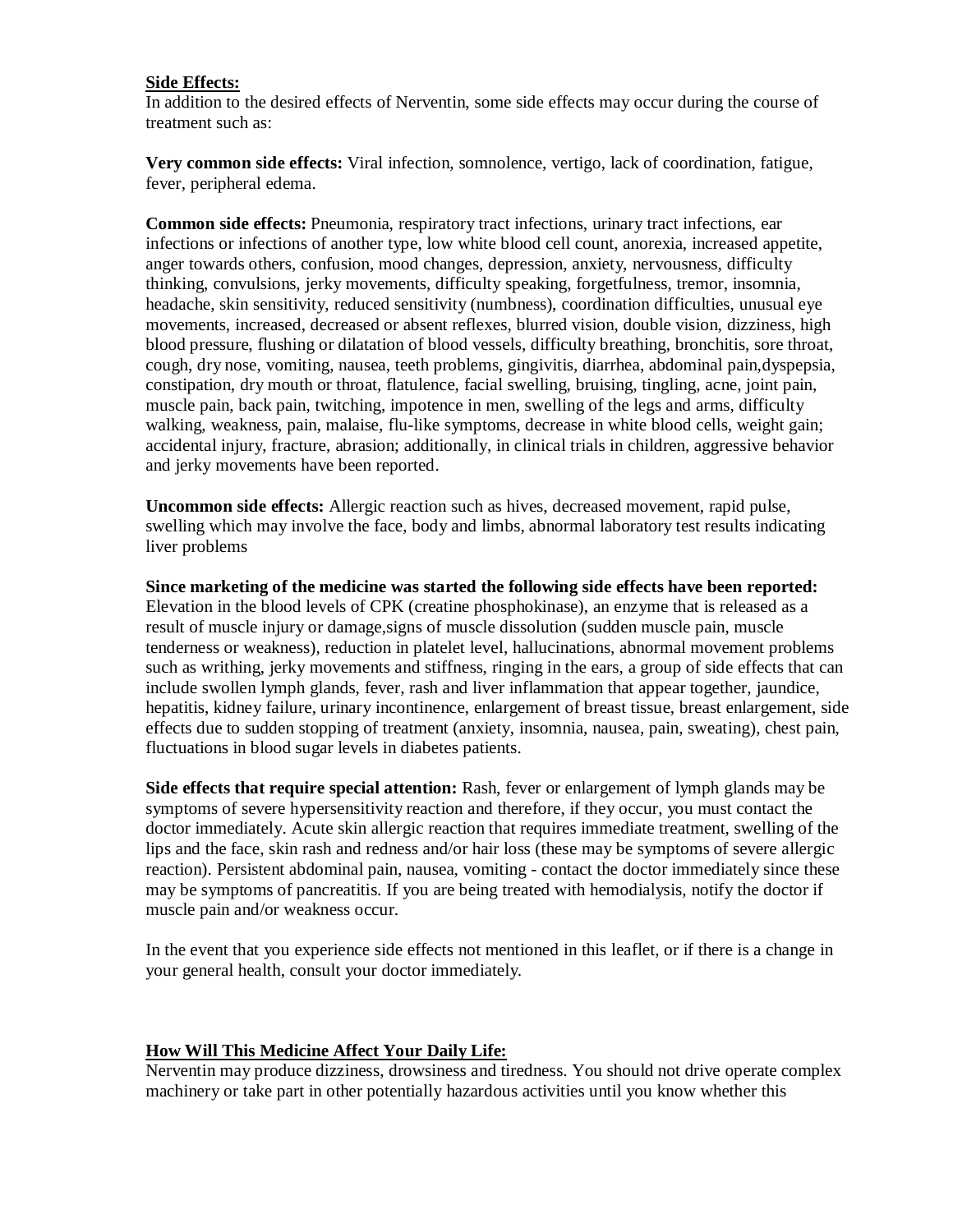medication affects your ability to perform these activities. Do not drink wine or alcoholic beverages while under treatment with this medicine.

## **Drug Interactions:**

If you are taking another medicine concomitantly or if you have just finished treatment with another medicine inform your physician in order to prevent hazards and lack of efficacy resulting from drug interactions. This is especially important for the following drugs: Morphine, drugs which affect the central nervous system (e.g., Sedatives, Hypnotics, and drugs for Parkinsonism) and Antacids.

## **To Avoid Poisoning:**

- 1. Keep the medicine out of the reach of children.
- 2. If an excessive dose is taken, or if a child swallowed the medication accidentally, seek help at an emergency and take the remaining medicine with you
- 3. Do not induce vomiting without consulting the physician
- 4. Do not take your medication in the dark, always read the label and make sure you are using the right medication
- 5. Always notice the expiry date and never use the medicine after the mentioned date
- 6. Avoid exposure of the drug to excessive heat and humidity during storage
- 7. Use the drug only as prescribed. In the case any adverse effect not mentioned in this leaflet develops, discontinue use and consult your physician.

### **Dosage And Directions For Use:**

- The dose is according to the physician's instructions
- Nerventin is not recommended for use in children below 6 years of age
- Swallow Nerventin capsules with a plenty amount of water. It can be taken with or without food
- Do not stop taking Nerventin unless your doctor tells you to. If your treatment is stopped, it should be done gradually over a minimum of one week
- Allow a lapse of at least two hours between taking this medicine and taking antacids.

# **Overdose:**

Higher than recommended doses may result in an increase in side effects including loss of consciousness, dizziness, double vision, slurred speech, drowsiness and diarrhoea. Call your doctor or go to the nearest hospital emergency unit immediately if you take more Nerventin than your doctor prescribed. Take along any capsules or tablets that you have not taken, together with the container and the label so that the hospital can easily tell what medicine you have taken.

#### **Missed Dose:**

- Take the missed dose as soon as you remember, unless it is the time for your next dose, skip the missed one and continue as your regular dose schedule
- Do not double the dose to make up the missed dose.

#### **Storage:**

Store at temperature between 15-30°C.

**Presentation:** A box of 40 capsules.

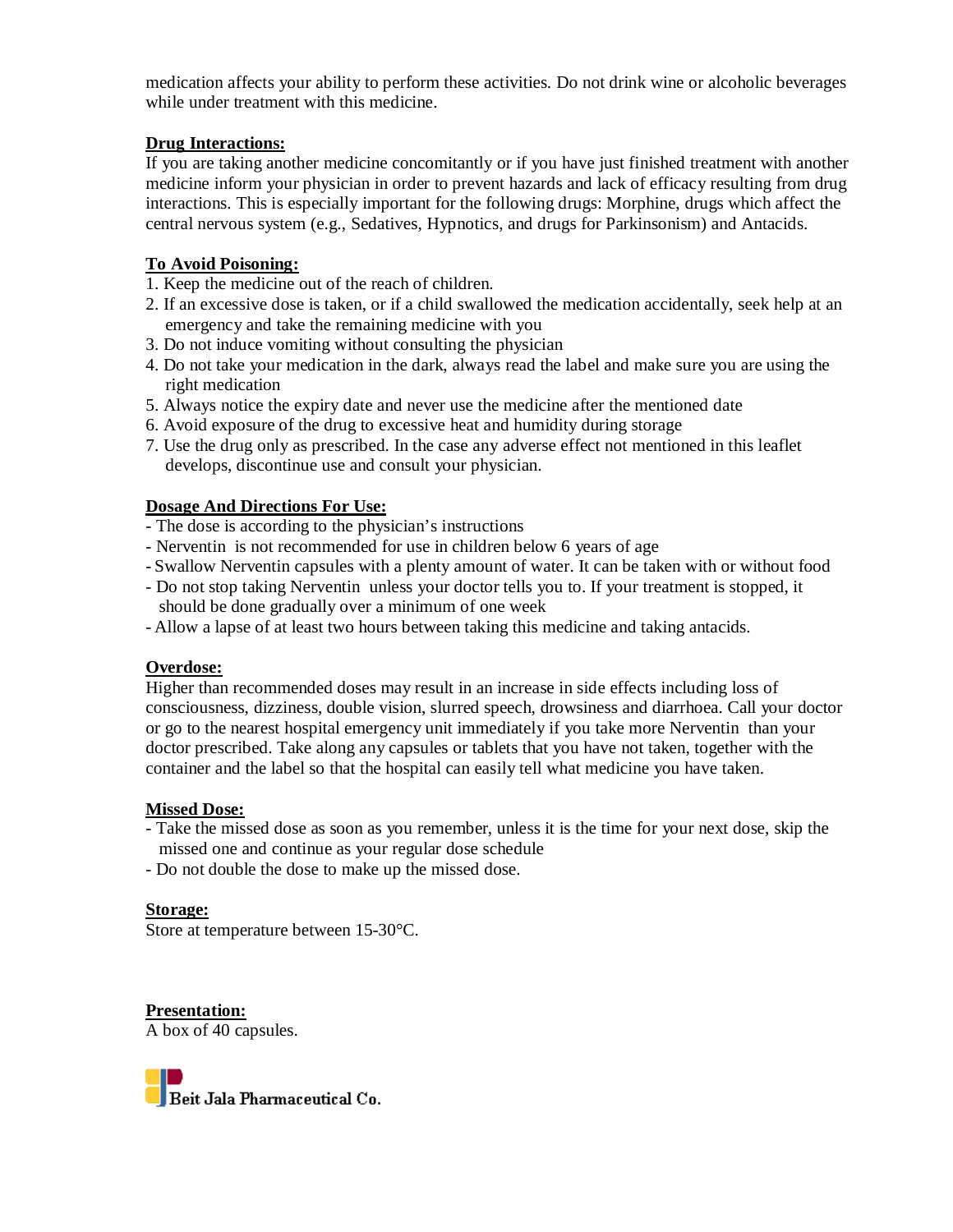81, Al-Madaress Str. P.O. Box 58 Beit Jala - Palestine http: //www.beitjalapharma.com

1403105-2



**ملزم بوصفة طبیة**

**التركیبة الدوائیة:**  نیرڤینتین ١٠٠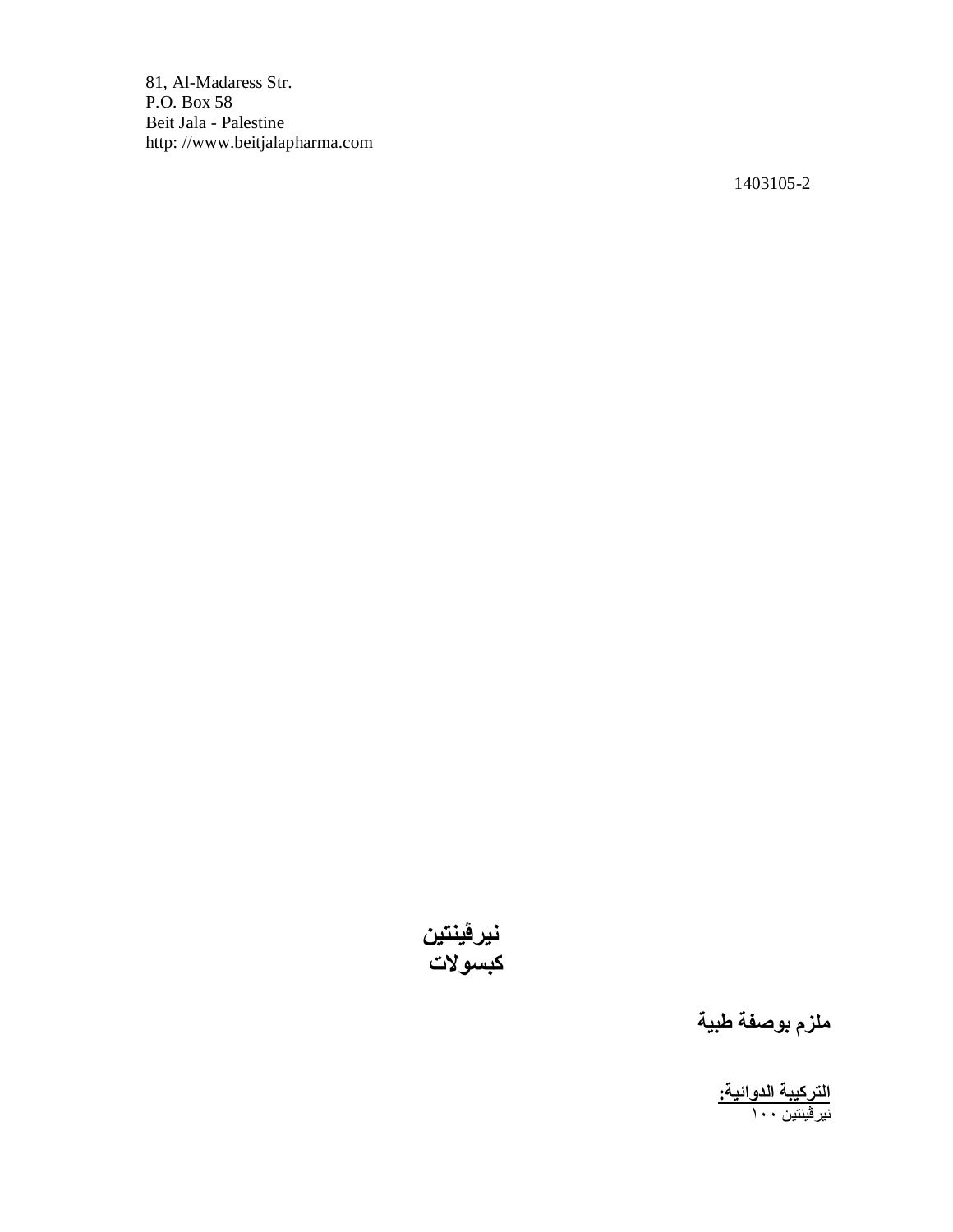تحتوي الكبسولة الواحدة على: چابابنتین ١٠٠ ملغم

نیرڤینتین ٣٠٠ تحتوي الكبسولة الواحدة على: چابابنتین ٣٠٠ ملغم

نیرڤینتین ٤٠٠ تحتوي الكبسولة الواحدة على: چابابنتین ٤٠٠ ملغم

**الفاعلیة العلاجیة:** 

مضاد للتشنج.

**الاستعمالات:**  یستعمل نیرڤینتین لعلاج : - الصرع كما یلي: یمكن استخدام نیرڤینتین كعلاج منفرد لعلاج البالغین والأطفال الذین تزید أعمارھم عن ١٢ سنة، أو بالإشتراك مع أدویة أخرى لدى البالغین والأطفال الذین تزید أعمارھم عن ٦ سنوات. - آلام الأعصاب الطرفیة.

> **متى یمنع استعمال ھذا العلاج:** یمنع استخدام نیرڤینتین للمرضى الذین لدیھم حساسیة معروفة للچابابنتین.

> > **لا تستخدم ھذا الدواء دون استشارة طبیبك قبل بدء العلاج:**

**-** إذا كنت حاملا ً أو مرضعة - إذا كنت تعاني أو عانیت في الماضي من خلل في وظیفة الكلى/المسالك البولیة

- إذا كنت تتعالج بالدیلزة الدمویة.

**التحذیرات والاحتیاطات:**

- إن إستعمال ھذا الدواء قد یسبب تشوشا ً في الرؤیة - یحتوي نیر ڤینتین علی اللاكتوز الذيقد یسبب تفاعلاً تحسسیا ً للأشخاص الحساسین له - لقد بلغ عن محاولات أو أفكار إنتحاریة لدى عدد قلیل من المرضى الذین تم علاجھم بأدویة مضادة للصرع مثل چابابنتین. علیك و على أفراد عائلتك الإنتباه إلى أي تغیرات في المزاج والتصرفات السلوكیة.یجب متابعة و مراقبة الإشارات التي تدل على وجود خطورة للإقدام على الإنتحار مثل: كلام أو أفكار عن الرغبة في إیذاء نفسك العزلة و الإبتعاد عن العائلة و الأصدقاء إكتئاب أو تفاقم إكتئاب موجود الإنشغال بموضوع الموت

إباحة أو تسلیم ممتلكات غالیة الثمن

في حال ظھور واحد أو أكثرمن تلك العلامات أو أي نمط سلوكي مقلق آخر، یجب التوجھ للطبیب حالاً. - یمكن أن یؤثر العلاج بنیرڤینتین على نتائج فحوص مخبریة معینة، إذا طلب منك إجراء فحص للبول یجب إبلاغ الطبیب عن العلاج بنیرڤینتین.

> **الأعراض الجانبیة:**  إضافة إلى التأثیرات العلاجیة المرغوبة لنیرڤینتین ، قد تحدث بعض الأعراض الجانبیة خلال فترة العلاج مثل:

**أعراض جانبیة شائعة جداً :** عدوى ڤیروسیة، الكسل، دوار، قلة التناسق، إرھاق، حمى، وذمة محیطیة.

**أعراض جانبیة شائعة:** إلتھاب رئوي، عدوى في المسالك التنفسیة، عدوى في المسالك البولیة، عدوى في الأذنین أو أي عدوى من نوع آخر، تعداد منخفض لخلایا الدم البیضاء، قلة الشھیة للطعام، زیادة الشھیة للطعام، غضب تجاه الآخرین،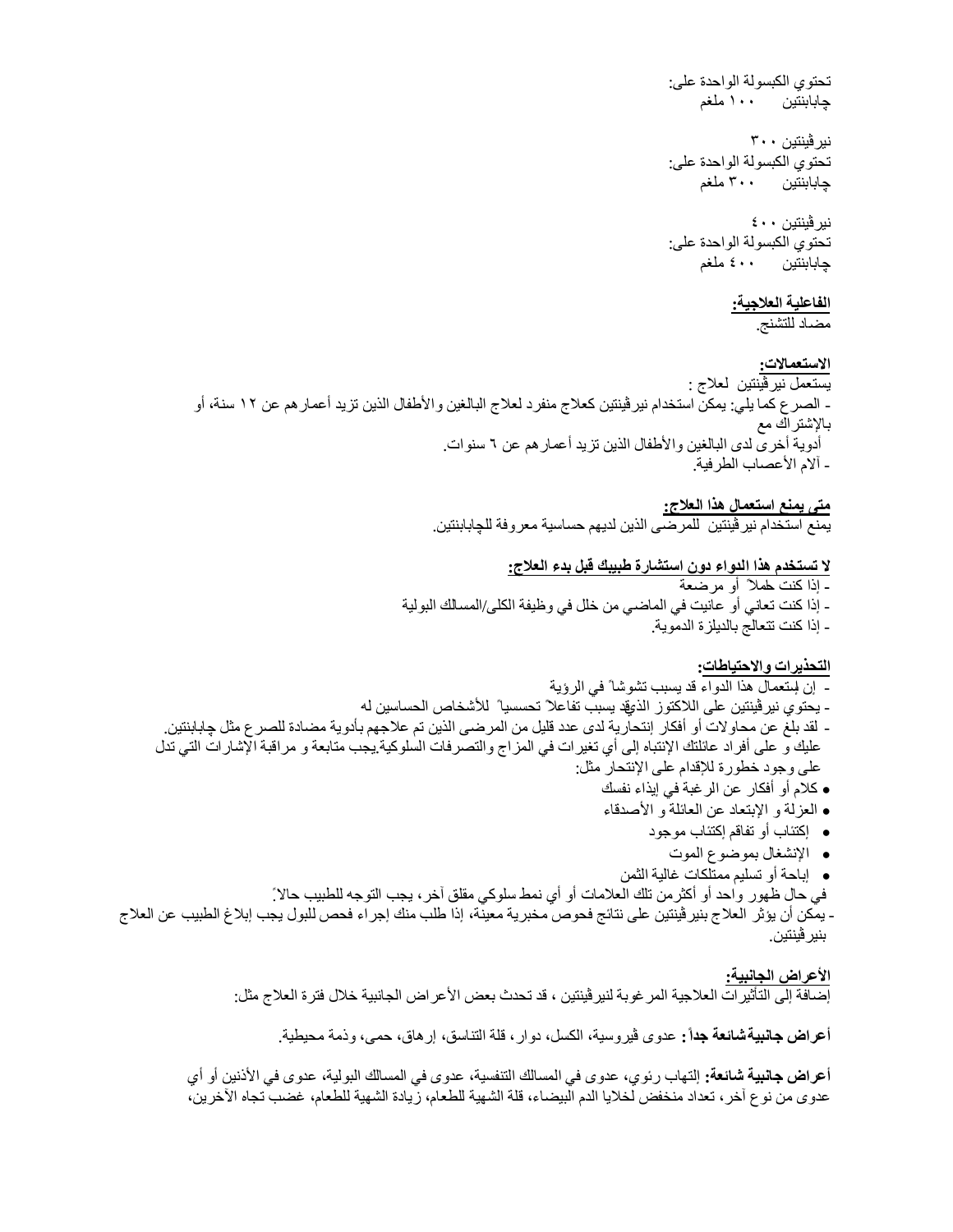إرتباك، تغیرات في المزاج، إكتئاب نفسي، فزع، عصبیة، صعوبة في التفكیر، تشنجات، حركات تشنجیة، صعوبات في النطق، نسیان، إرتجاف، أرق، صداع، جلد حساس، قلة الشعور (خدر)، صعوبة في التنسیق، حركات غیر عادیة للعینین، شدة أو ضعف أو قلة المنعكسات، تشوش الرؤیة، إزدواج الرؤیة، دوار، ضغط دم مرتفع، تورد أو توسع الأوعیة الدمویة، صعوبات في التنفس، إلتھاب القصبات الھوائیة، ألم في الحلق، سعال، جفاف في الأنف، تقیؤ، غثیان، مشاكل في الأسنان، إلتھاب في اللثة، إسھال، ألم في البطن، صعوبات في الھضم، إمساك، جفاف في الفم أو الحلق، إنتفاخ، إنتفاخ الوجھ، كدمات، وخز، حب الشباب، ألم في المفاصل، ألم في العضلات، ألم في الظھر، تشنجات، عجز جنسي لدى الرجال، إنتفاخ الرجلین و الذراعین، صعوبات في المشي، ضعف عام، ألم، شعور بوعكة، أعراض شبیھة بالإنفلوانزا، إنخفاض في كمیة خلایا الدم البیضاء، زیادة الوزن، إصابة عرضیة، كسر، كشط ، إضافة لذلك، في الأبحاث السریریة عند الأطفال، بلغ عن سلوك عدائي و حركات تشنجیة.

**أعراض جانبیة غیر شائعة:** رد فعل تحسسي كالشرى، تناقص في الحركة، نبض سریع، إنتفاخ یمكن أن یشمل الوجھ، الجسم و الأطراف، نتائج غیر طبیعیة لفحوص مخبریة تدل على مشاكل في الكبد.

**لقد بلغ عن الأعراض الجانبیة التالیة منذ بدء تسویق الدواء:** إرتفاع نسب CPK) كریاتین فوسفوكیناز) في الدم، إنزیم یفرز نتیجة إصابة أو ضرر العضلات، علامات لتحلل العضلات (آلام مفاجئة في العضلات،حساسیة أو ضعف عضلي)، ھبوط في نسبة صفیحات التخثر في الدم، ھلوسة، مشاكل لحركات غیر طبیعیة كالإلتواء، حركات تشنجیة و تصلب، طنین في الأذنین، مجموعة أعراض جانبیة یمكن أن تضم إنتفاخ الغدد اللیمفاویة، حمى، طفح و إلتھاب في الكبد یظھران بآن واحد، یرقان، إلتھاب كبد، فشل كلوي، تسرب البول، تضخم نسیج الثدي، تضخم الثدیین، أعراض جانبیة تحصل نتیجة التوقف المفاجئ عن العلاج (فزع، أرق، غثیان، ألم، تعرق)، ألم في الصدر، تقلبات في نسبة السكر في الدم لدى مرضى السكري.

**الأعراض الجانبیة التي تقتضي إھتماما خاصاً :** طفح، حمى أو تضخم الغدد اللمفاویة یمكن أن تشكل أعراضا ً لرد فعل تحسسي زائد خطیر،لذلك إذا ظھرت ھذه الأعراض یجب مراجعة الطبیب حالا ً . رد فعل تحسسي حاد، في الجلد یقتضي علاجا ً فوریا ،ً إنتفاخ الشفتین و الوجھ، طفح جلدي و إحمرار و /أو تساقط الشعر (یمكن لھذه الأمورأن تشكل أعراضا ً لرد فعل تحسسي خطیر). ألم متواصل في البطن، غثیان، تقیؤ؛ یجب مراجعة الطبیب حالا ً لأن ذلك یمكن ان یشكل أعراضا ً لإلتھاب البنكریاس. إذا كنت تتعالج بالدیلزة الدمویة، یجب إبلاغ الطبیب في حال ظھور ألم في العضلات و/ أو ضعف عام.

إذا ظھرت لدیك أعراض جانبیة لم تذكر في ھذه النشرة، أو إذا طرأ أي تغییر على شعورك العام،علیك عندئذٍ إستشارة الطبیب حالاً .

#### **كیف یؤثر ھذا الدواء على حیاتك الیومیة:**

قد یسبب نیرڤینتین دوار، نعاس وتعب. یجب علیك عدم القیادة، تشغیل ماكنات معقدة أو المشاركة في نشاطات من المحتمل أن تكون خطرة حتى تعرف إذا كان ھذا الدواء یؤثر في قدرتك على إنجاز ھذه النشاطات. لا یجوز شرب النبیذ أو المشروبات الكحولیة الأخرى أثناء فترة العلاج بھذا الدواء.

#### **التفاعلات بین الادویة:**

ٳذا كنت تستخدم دواءً آخرا ً في نفس الوقت أو كنت قد انتھیت مؤخرا ً من العلاج بدواء آخر، فاعلم طبیبك بذلك لتجنب المخاطر وقلة نجاعة العلاج التي تنتج من التفاعلات بین الأدویة. ھذا مھم خاصة للأدویة التالیة: المورفین، أدویة تؤثر على الجھاز العصبي المركزي (كالأدویة المھدئة،المنوّ مة، و أدویة باركنسون) و مضادات الحموضة.

#### **لتجنب التسمم:**

.١ احفظ الدواء بعیدا ً عن متناول أیدي الاطفال .٢ ٳذا تناولت جرعة زائدة أو ٳذا تناول طفل الدواء عن طریق الخطأ، یجب التوجھ مباشرة الى قسم الطوارئ مع أخذ الكمیة المتبقیة من الدواء .٣ لا تحاول إحداث التقیؤ دون استشارة الطبیب .٤ لا تتناول دواءك في الظلام واقرأ التعلیمات لتتأكد انك تأخذ الدواء الموصوف لك .٥ تأكد دائما ً من تاریخ نھایة صلاحیة الدواء ولا تأخذ الدواء بعد تاریخ اٺنتھاء المذكور .٦ تجنب تعریض الدواء للحرارة والرطوبة الشدیدتین خلال فترة التخزین .٧ تناول الدواء حسب الوصفة فقط. في حالة ظھور أي أعراض جانبیة غیر واردة في ھذه النشرة، توقف عن استخدام العلاج واعلم طبیبك.

#### **الجرعة وتعلیمات الاستخدام:**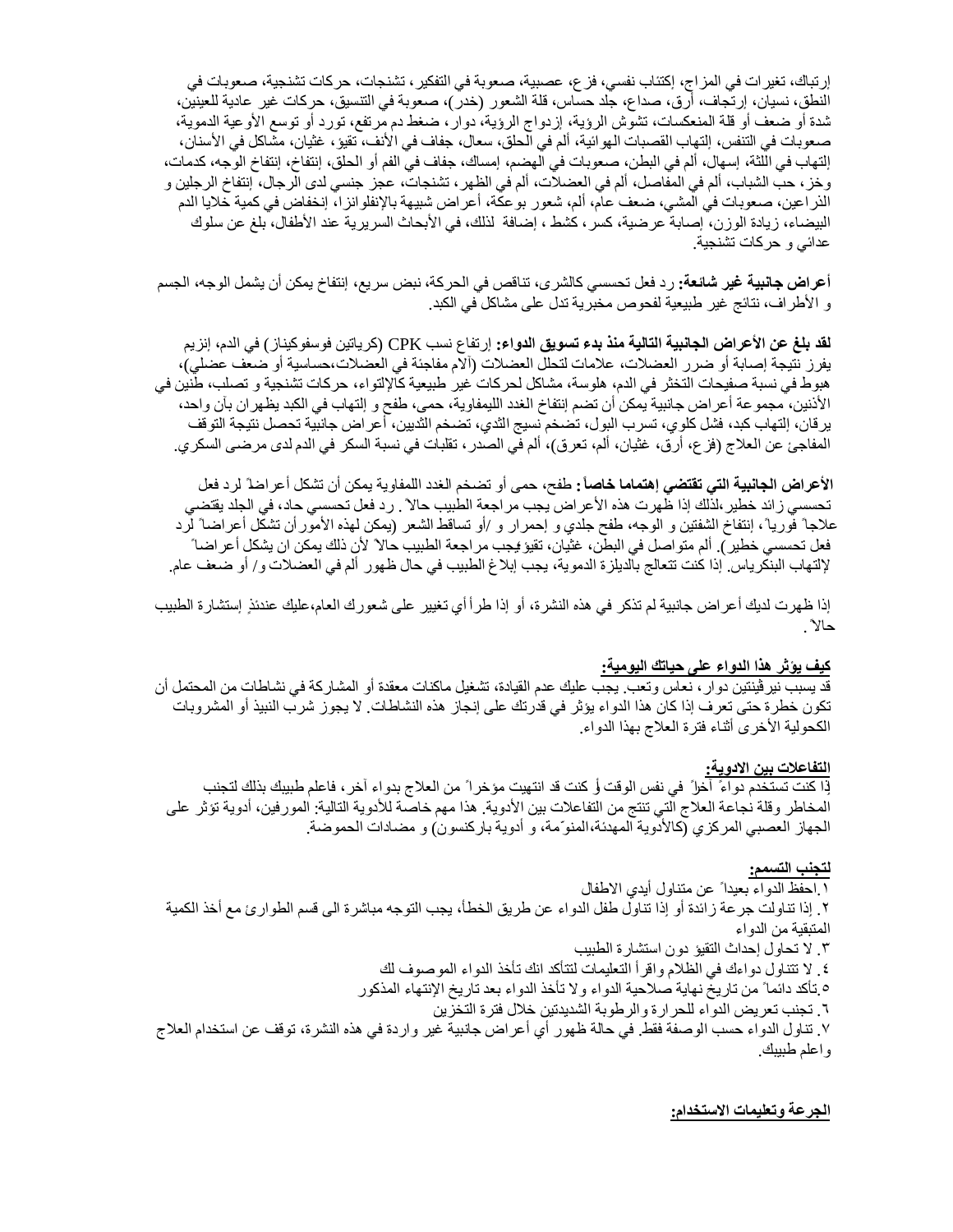- الجرعة حسب إرشادات الطبیب - لا ینصح باستخدام نیرڤینتین من قبل الأطفال دون عمر ٦ سنوات - ابتلع كبسولات نیرڤینتین مع كمیة وافرة من الماء. یمكن تناولھا مع أو بدون الطعام - لا تتوقف عن تناول نیرڤینتین ما لم یخبرك طبیبك بذلك. في حالة إیقاف علاجك، ینبغي أن یتم تدریجیا في مدة لا تقل عن أسبوع واحد - یجب إعطاء فترة ساعتین على الأقل بین تناول نیرڤینتین و تناول مضادات الحموضة.

**الجرعة المفرطة:**  قد یؤدي تناول جرعات أعلى من الموصى بھا من مستحضر نیرڤینتین إلى زیادة الأعراض الجانبیة بما فیھا فقدان الوعي، دوار، ازدواج الرؤیة، كلام متلعثم، نعاس و إسھال. إتصل بطبیبك أو إذھب فورا ً إلى أقرب وحدة طوارئ إذا تناولت كمیة نیرڤینتین أعلى مما وصفھ طبیبك. اصطحب معك أي كبسولات أو حبوب لم تتناولھا بالإضافة إلى العبوة و الملصق الخاص بھا حتى یتمكن المستشفى من تحدید الدواء الذي قمت بتناولھ بسھولة.

**في حال نسیان الجرعة:**  - تناول الجرعة المنسیة حالما تتذكر، ولكن إذا اقترب موعد الجرعة التالیة، فاترك الجرعة المنسیة واكمل حسب جدول الجرعات الاعتیادي - لا تقم بمضاعفة الجرعة لتعویض الجرعة المنسیة.

> **التخزین:**  احفظ الدواء على درجة حرارة ما بین -١٥ °٣٠م.

> > **العبوة:**  علبة تحتوي على ٤٠ كبسولة.

شركة بيت جالا لصناعة الأدوية <mark>.</mark> شارع المدارس رقم ٨١ ص . ب ٥٨ بیت جالا - فلسطین http: //www.beitjalapharma.com

1403105-2